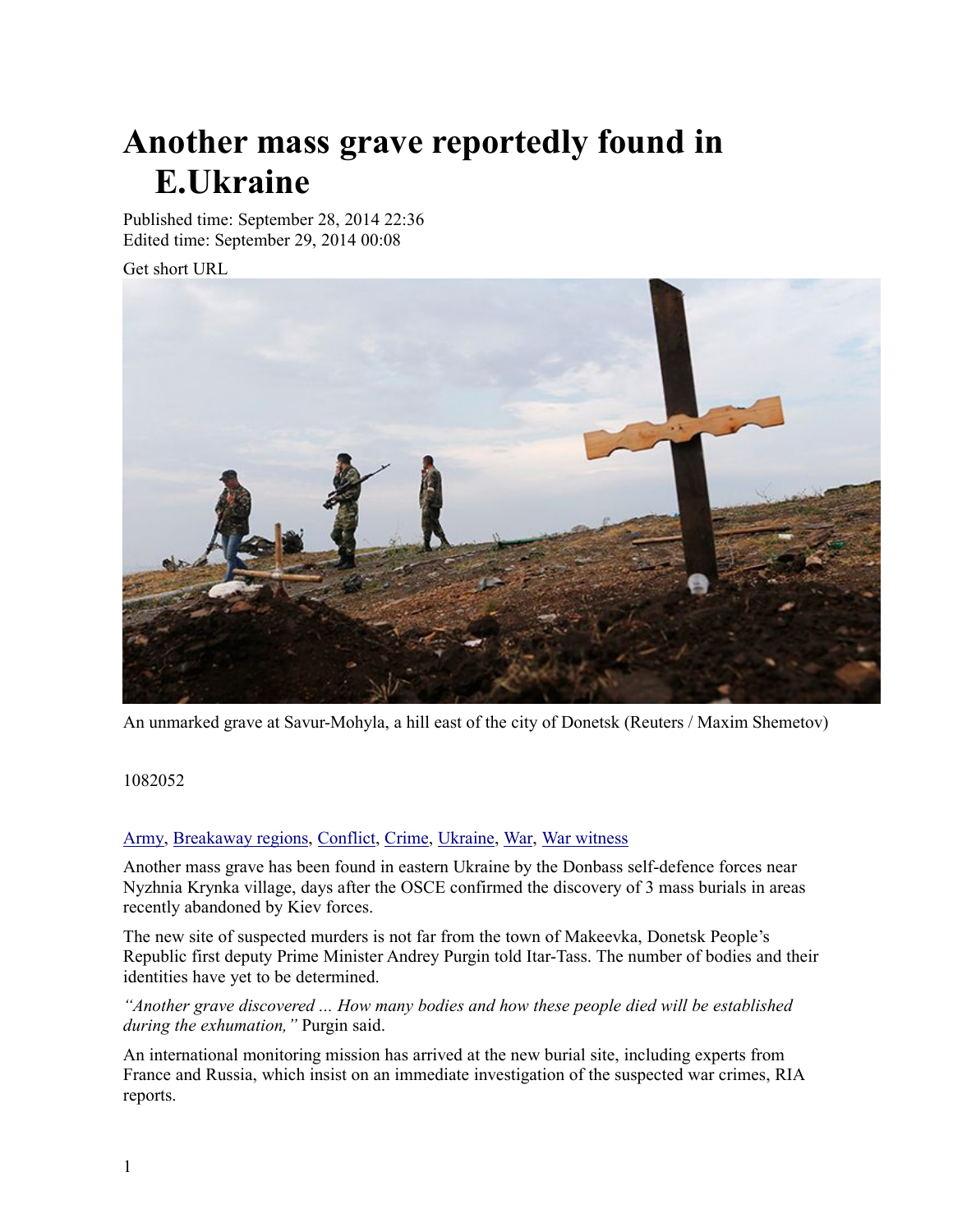

A Donetsk People's Republic militiaman is at the site of the graves of peaceful residents discovered near Mine 22 "Kommunar" outside Donetsk (stills from video courtesy of the Ruptly international news agency / RIA Novosti)

Several weeks ago, before a ceasefire was agreed, this area of Ukraine was under the control of the Ukrainian army and the National Guard's Aidar battalion. Earlier this month, an Amnesty International report has confirmed that war crimes including abductions, executions and extortion were committed by this particular Ukrainian battalion.

**READ MORE:** Crimes of Ukrainian Aidar battalion confirmed in Amnesty Int'l report

Last week RT crew went to investigate the previously discovered site where four bodies have been found buried in shell craters behind a burnt-out coal mine, days after the OSCE confirmed that three mass graves, allegedly with many bodies, have been found near Donetsk in eastern Ukraine.

**WATCH FULL REPORT:** Taped hands, gun wounds': RT witnesses exhumation of mass graves in E. Ukraine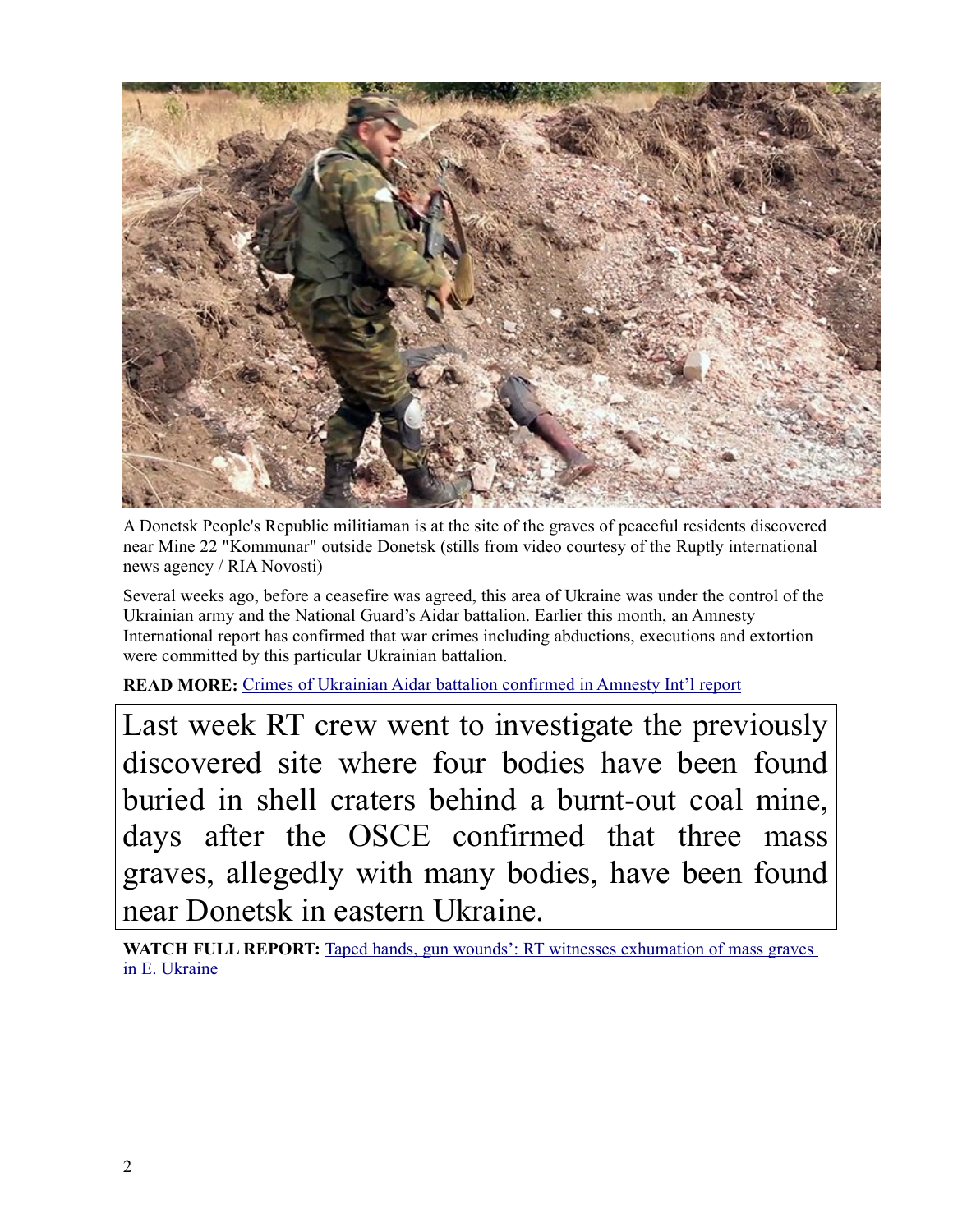

Quelle: http://rt.com/news/191364-new-mass-grave-ukraine/

# **Crimes of Ukrainian Aidar battalion CONSTANDING IN AMNESTY Int'l report - Russia**<br>Published time: September 10, 2014 10:50<br>Edited time: September 10, 2014 11:47

Get short URL

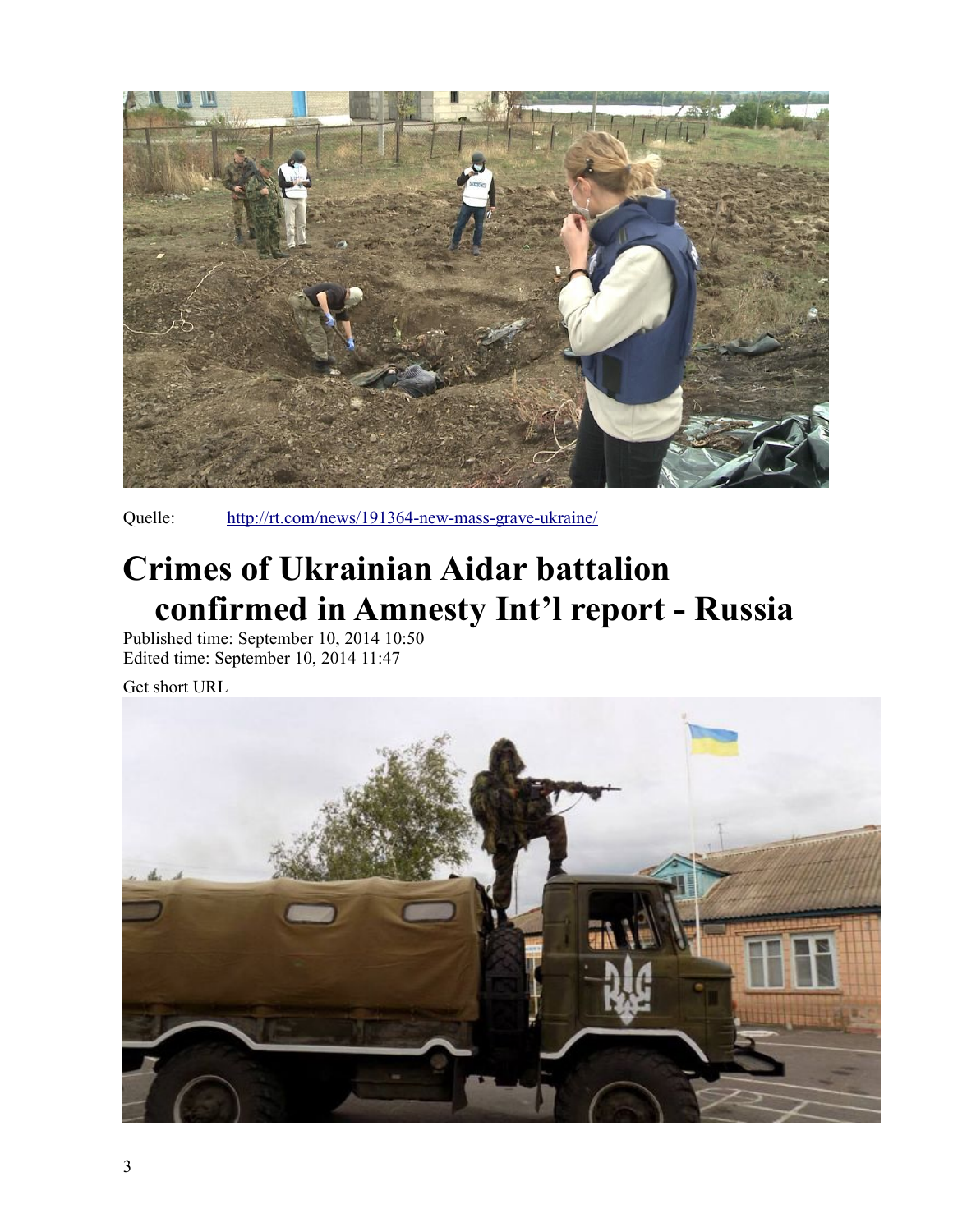Screenshot from www.facebook.com/pages/Батальон-АЙДАР/1430526587216353

1.7K4292

#### Conflict, Human rights, Ukraine, Violence

An Amnesty International report has confirmed that war crimes including abductions, executions and extortion were committed by the Ukrainian Aidar battalion in Lugansk region, eastern Ukraine, an official from Russia's Foreign Ministry says.

"The report confirms large-scale crimes, including war [crimes] made routinely and under the aegis of Ukrainian law enforcement agencies, by the leaders and members of the Aidar battalion," said Konstantin Dolgov, the Foreign Ministry's commissioner for human rights.

"Amnesty International points only to some of these [crimes] – abductions, unlawful detention, illtreatment, theft, extortion, including demanding ransom for abducted Ukrainians, and simple robbery from the civilian population," Dolgov said.

He added that Russian authorities have repeatedly called on international organizations, including Amnesty International, to pay more attention to large-scale human rights violations during Kiev's so-called "anti-terrorist operation" in eastern Ukraine.

"We hope that the report on Aidar's [battalion] crimes will attract more attempts in these sphere because the atrocities of Aidar members is only a part of sinister crimes committed by the punishers," he said, "All these crimes, including the [May 2] bloodshed in Odessa should be objectively investigated under effective international control and the culprits should be brought to justice."



Fighters of the Donbass battalion by the building of the Verkhovna Rada in Kiev. (RIA Novosti/Evgeny Kotenko)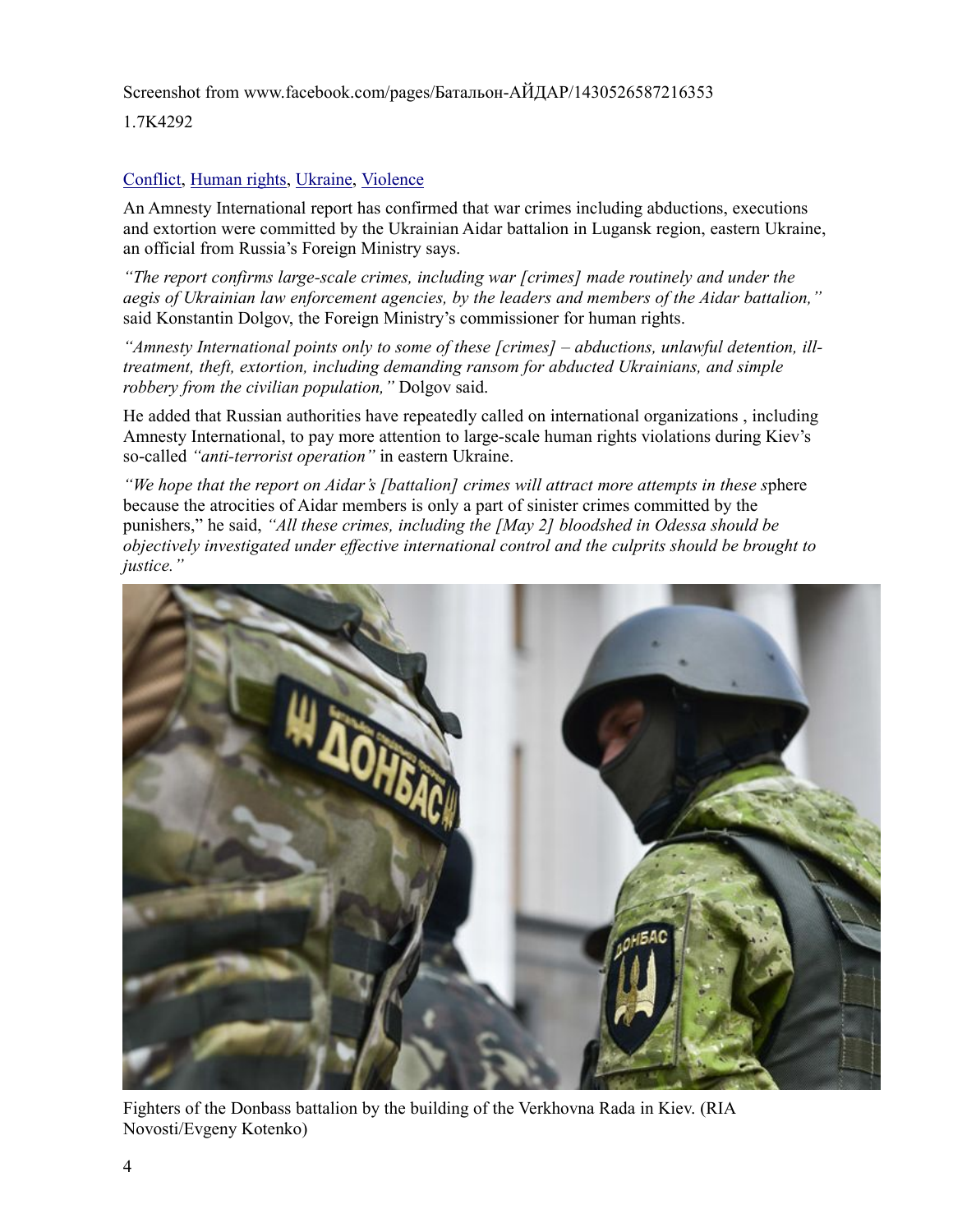Salil Shetty, Secretary General of Amnesty International, has called for urgent investigation of the shelling in eastern Ukraine.

"[We] call all sides of the conflict to restrain their forces from any war crimes, any violations of the international humanitarian law and do everything in their power to protect civilians and their lives," Shetty said.

All allegations of abuses should be investigated, he said, adding: "I call upon the Ukrainian government to do everything in their power to provide the humanitarian assistance which internally displaced people urgently require, as winter is approaching,"

### **Abductions, extortion, executions: Amnesty slams actions of Aidar Batallion**

In its report, released Sept. 8 and titled, "Ukraine: abuses and war crimes by the Aidar volunteer battalion in the north Lugansk region,"

Amnesty International said: "Members of the Aidar territorial defense battalion, operating in the north Luhansk [Lugansk] region, have been involved in widespread abuses, including abductions, unlawful detention, ill-treatment, theft, extortion, and possible executions."



Azov battalion soldiers take an oath of allegiance to Ukraine in Kiev's Sophia Square before being sent to the Donbass region. (RIA Novosti/Alexandr Maksimenko)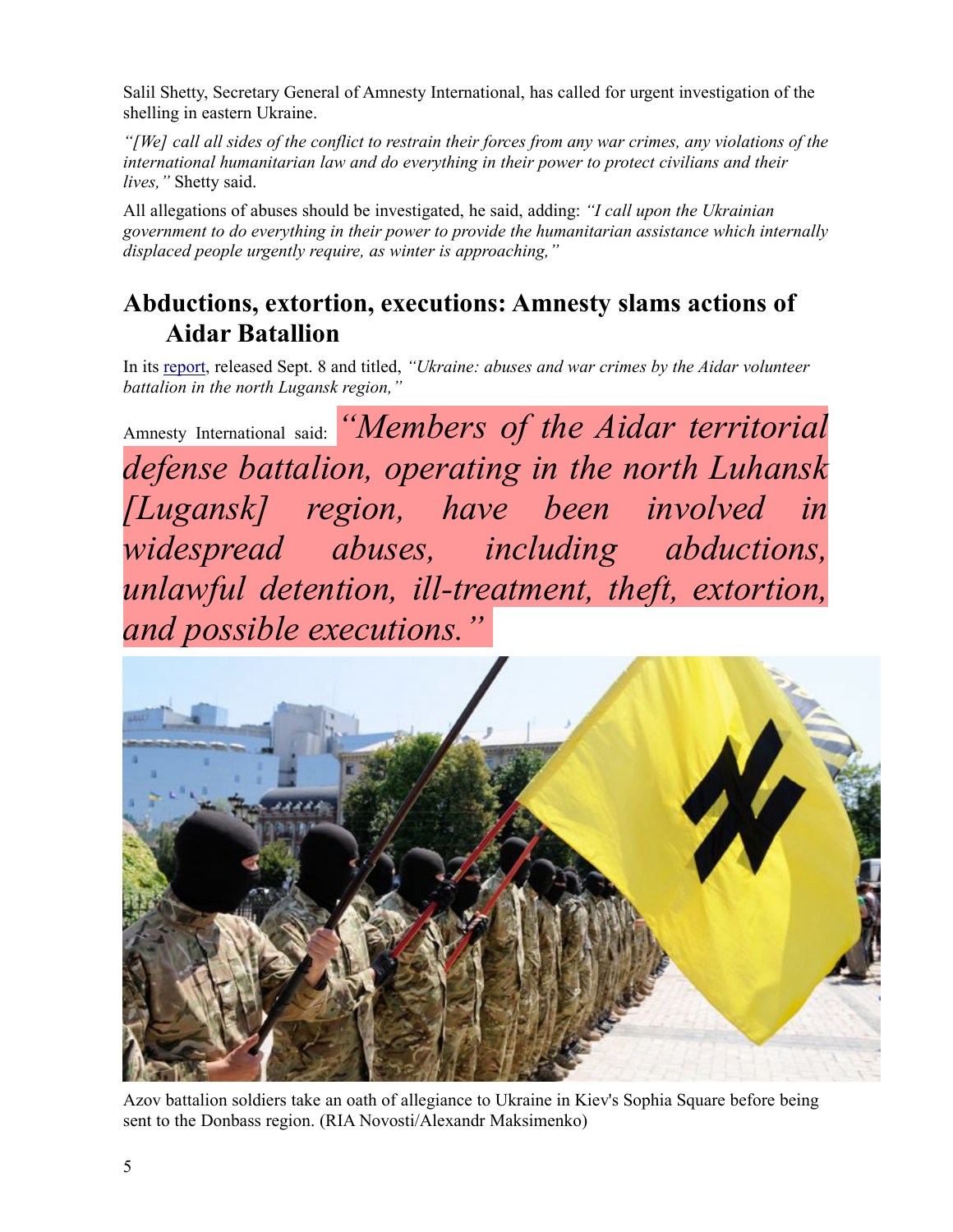According to Amnesty, "members of the Aidar battalion act with virtually no oversight or control, and local police are either unwilling or unable to address the abuses."

Amnesty Intl: Both sides of Ukrainian conflict committed war crimes

"Some of the abuses committed by members of the Aidar battalion amount to war crimes, for which both the perpetrators and, possibly, the commanders would bear responsibility under national and international law."



Fire brigade members extinguishing fire in a building hit by a shell during an artillery attack by the Ukrainian Security Forces in Lugansk. (RIA Novosti/Valeriy Melnikov)

Amnesty called upon the Kiev authorities "to bring Aidar and other volunteer" battalions under effective lines of command and control, promptly investigate all allegations of abuses, and hold those responsible to account."

"The [Aidar] fighters abducted local men, often businessmen or farmers, whom they accused of collaborating with the separatists and held in makeshift detention facilities," says the report. "... The victims were subjected to beatings at the moment of capture and/or during interrogations, and either had to pay ransom for their release, or had possessions, including money, cars, telephones, and other valuables seized by the battalion members."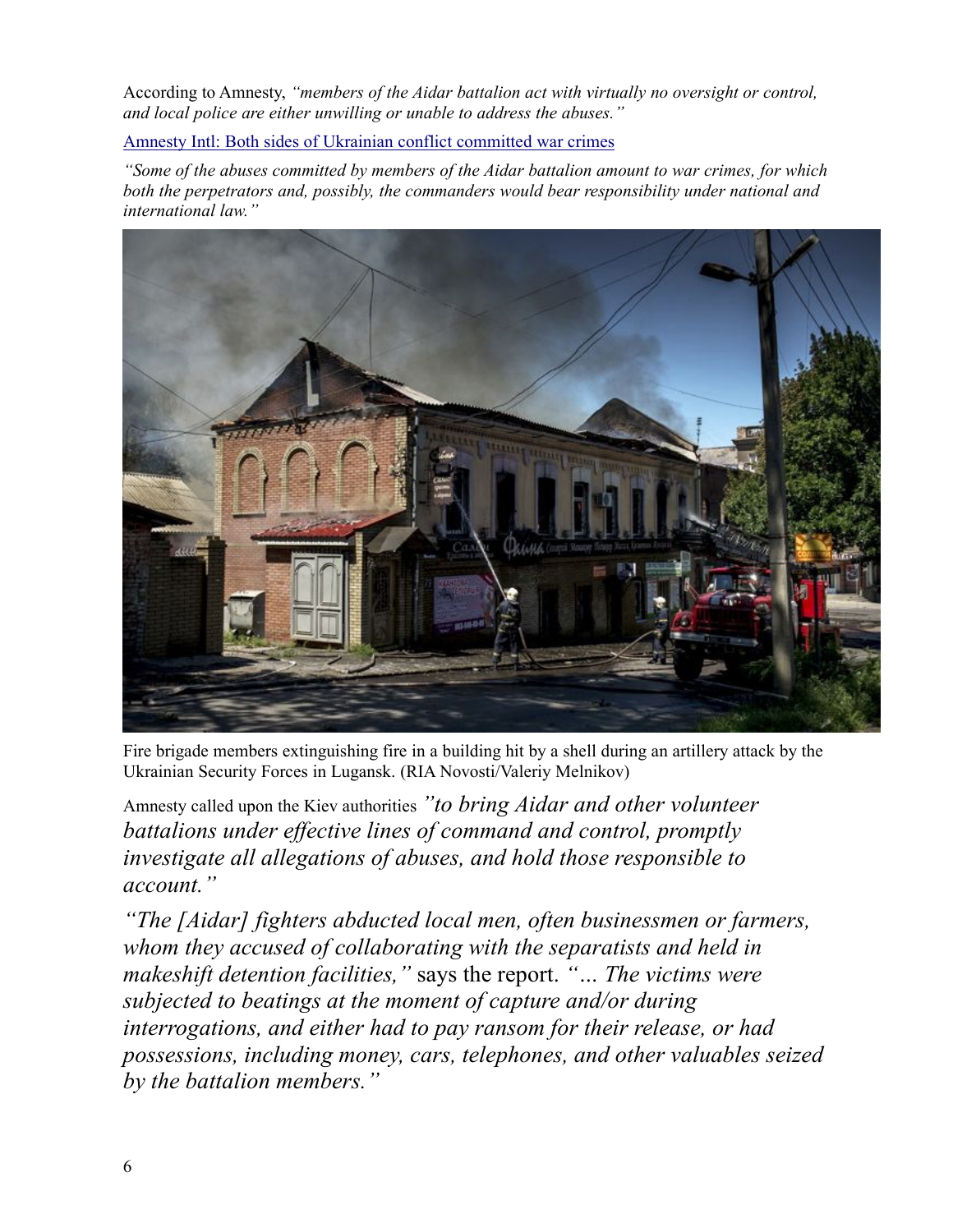

A man going down to the basement of a building damaged during an artillery attack by the Ukrainian Security Forces in Lugansk. (RIA Novosti/Valeriy Melnikov)

## **Swastikas, SS badges and other Nazi regalia noticed among Ukrainian troops**

The troops from Ukrainian Azov and Donbass battalions were reportedly noticed wearing Nazi symbols – swastikas and SS badges.

According to a video on German TV station ZDF, Ukrainian soldiers were shown wearing swastikas and the "*SS runes*" of Adolph Hitler's elite corps. The footage was shot by a camera team from Norwegian broadcaster TV2.

(Video gelöscht, wer war's wohl? Ein Lob auf die Pressefreiheit, gelle? G.V.)

"We were filming a report about Ukraine's Azov battalion in the eastern city of Urzuf, when we *came across these soldiers,* " said Oysten Bogen, a correspondent for TV2, a private television station, NBC News reported.

Bogen then asked a spokesperson if the battalion had "fascist tendencies. "

*The reply was: absolutely not, we are just Ukrainian nationalists, "Bogen said.* 

Wolfsangel in E. Ukraine: Foreign Policy talks to deputy leader of 'pro-govt' Azov Battalion

Ukrainian volunteer pro-government militias were organized in Kiev in 2014 with the help of the Ukrainian Interior Ministry.

One such group, the Azov battalion, was formed in May 2014 in Mariupol, based on special patrol units of the Interior Ministry. Participants of the Azov battalion are also known on the Internet as *"black men"* due to their uniforms.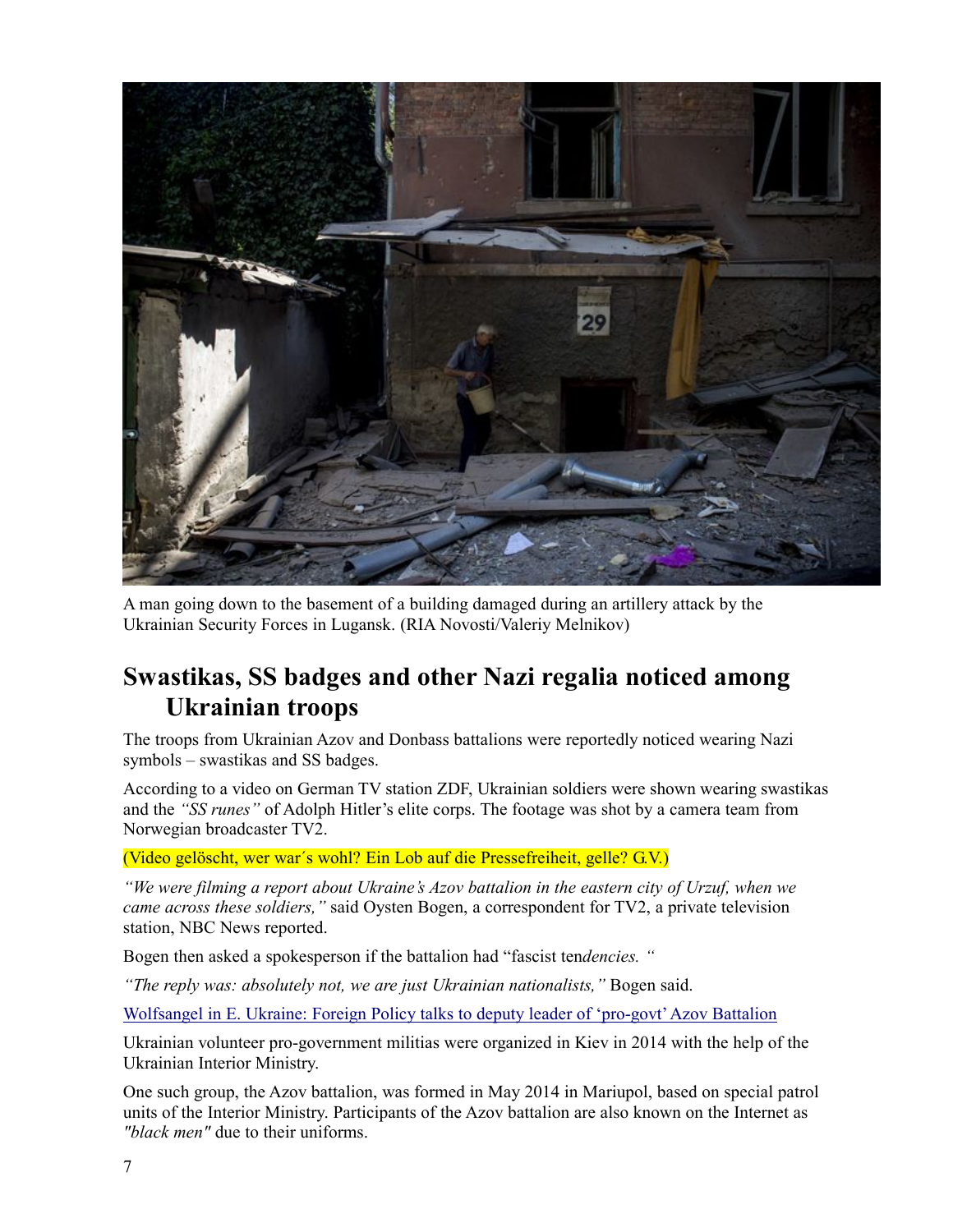(Dieses Video ist noch nicht gelöscht. Da es sehr interessant ist habe ich die Standbilder aus diesem Video extra zu einem Footage zusammengefasst. Es zeigt nicht nur, wie die EUSA- Faschisten bei der Unterdrückung der Bevölkerung in der Ostukraine vorgehen, es zeigt auch das faschistische Treiben der US-Söldner der Kiewer Faschisten. Kurz: Es macht klar, warum man jetzt immer mehr Massengräber findet. Das Vorgehen des Imperialismus dabei ist immer das Gleiche und tausendfach in den Weltbeherrschungskriegen des Imperiums erprobt. Die Menschen werden im Stil des Pinochet-CIA-Putsches "verhaftet", bedroht und geschlagen und in geheime Verhörzentren verfrachtet. Haben die Folterer und Peiniger genug aus den Opfern herausgeguetscht, werden diese ermordet und irgendwo verscharrt. Womit die faschistischen Massenmörder nicht rechnen konnten war, dass sie einige Gebiete – die sie schon sicher in ihrer Gewalt glaubten – wieder würden (nicht ganz freiwillig) räumen müssen. Deshalb Ausschnitte aus diesem Video zur Warnung: So sieht die Fratze des EUSA-Faschismus im Osten der Ukraine aus. Es scheint, dass der Gott des schmierigen Lügners in Washington diese Verbrechen durchaus "erlaubt" - dieses, ich zitiere diesen Herrn mal wörtlich: "Netzwerk des Todes". Oder mal ganz prosaisch: Die US-Pick Ups des US-Söldnergesindels sind ja auch nicht einfach vom Himmel gefallen. "Irgend jemand" muß diese Verbrecher ja finanzieren. Gelle, Herr Obama. G.V.)



The Wolfsangel (Wolf's Hook) Nazi symbol can be commonly seen on uniforms worn by men from the Azov battalion. It was originally used by the SS and the Hitler Youth, as well as various modernday neo-Nazi groups.

Another militia group under Kiev's control, the Donbass battalion, was created in Odessa in April to fight against the supporters of the People's Republic of Donetsk. In May the Ukrainian news portal LB ua published a video showing a member of Donbass battalion killed in the fighting who has a Nazi swastika on his chest.

Far-right Right Sector party which first came to international spotlight at the end of November 2013, is considered very active in the violence which triggered the ouster of President Viktor Yanukovich. Right Sector fighters used clubs, petrol bombs, and firearms against Ukrainian police while wearing Nazi insignia.